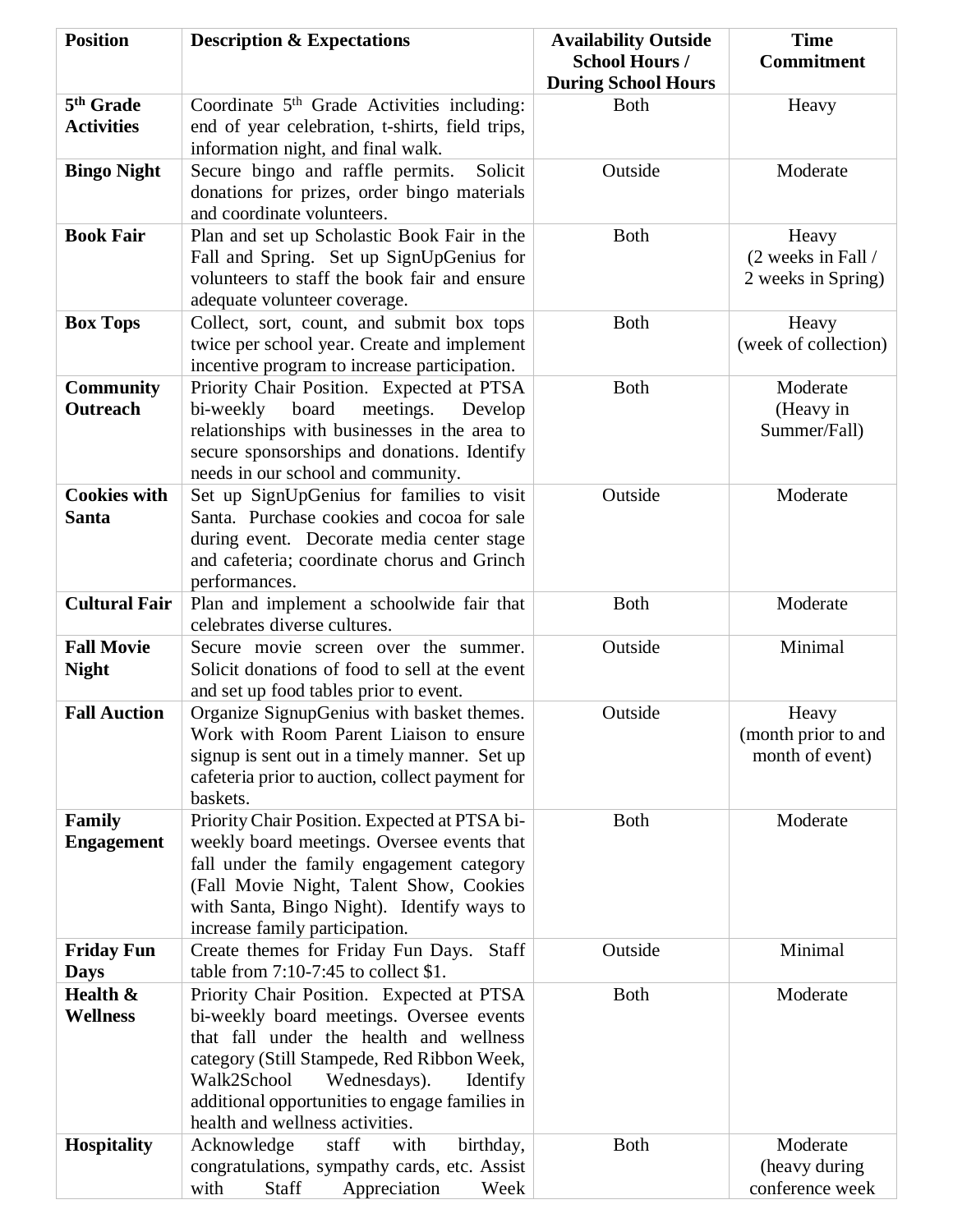|                     | breakfasts/luncheons, Read Across America                                              |              | and staff           |
|---------------------|----------------------------------------------------------------------------------------|--------------|---------------------|
|                     | set up, and Conference Week snacks/lunches.                                            |              | appreciation week)  |
| Legislative         | Priority Chair Position. Expected at PTSA bi-                                          | <b>Both</b>  | Moderate            |
|                     | weekly board meetings. Responsible for                                                 |              |                     |
|                     | staying informed of current and pending                                                |              |                     |
|                     | legislative actions that impact our children's                                         |              |                     |
|                     | education and communicating these to the                                               |              |                     |
|                     | board. Keep current with Cobb County BOE                                               |              |                     |
|                     | meetings and decisions. Attend special GA                                              |              |                     |
|                     | PTA meetings and District PTA meetings as                                              |              |                     |
|                     | necessary.                                                                             |              |                     |
| <b>Membership</b>   | Priority Chair Position. Expected at PTSA                                              | <b>B</b> oth | Heavy               |
|                     | board<br>bi-weekly<br>meetings.<br>Develop                                             |              | (Summer and Fall)   |
|                     | membership packages, order materials,                                                  |              |                     |
|                     | solicit coupons for membership packages,                                               |              |                     |
|                     | put membership folders together.<br>Work<br>membership table at Sneak-a-Peek, Meet and |              |                     |
|                     | Greet, etc. Keep records of members to                                                 |              |                     |
|                     | submit to state PTA. Submit records for state                                          |              |                     |
|                     | awards.                                                                                |              |                     |
| <b>Recycling</b>    | Review and maintain contract with Dane                                                 | Outside      | Minimal             |
|                     | recycling. Collect and submit ink cartridges                                           |              |                     |
|                     | and toner. Identify new Recycling Initiatives.                                         |              |                     |
| <b>Red Ribbon</b>   | Plan and implement Red Ribbon Week                                                     | Outside      | Moderate            |
| Week                | activities<br>in<br>conjunction<br>with                                                |              | (month prior to     |
|                     | Administration.                                                                        |              | event)              |
| <b>Reflections</b>  | Collect, sort, and display Reflections entries.                                        | <b>Both</b>  | Moderate            |
| Art                 | Arrange for judges for each category. Plan                                             |              |                     |
| Competition         | and execute awards ceremony for all                                                    |              |                     |
|                     | participants; ensure winning entries are                                               |              |                     |
|                     | transported to District Competition.                                                   |              |                     |
| <b>Room Parent</b>  | Coordinate<br>activities<br>of<br>room                                                 | Outside      | Moderate            |
| Liaison             | representatives, including Grade Level                                                 |              | (majority done over |
|                     | Coordinators. Serve as the main point of                                               |              | email)              |
|                     | contact for room reps with questions                                                   |              |                     |
|                     | regarding PTSA events and help the PTSA<br>Board recruit volunteers for events by      |              |                     |
|                     | sharing information in a timely manner.                                                |              |                     |
| Santa's             | Order products for the workshop. Decorate                                              | <b>Both</b>  | Moderate            |
| Workshop            | and set up workshop. Create and maintain                                               |              | (Heavy in           |
|                     | SignUpGenius for volunteers.<br>Schedule                                               |              | November and        |
|                     | teachers' preview days and shopping days.                                              |              | December)           |
| <b>School</b>       | Identify ways to improve the school. Solicit                                           | Outside      | Minimal             |
| Improvement         | bids for approved projects.                                                            |              |                     |
| <b>School Store</b> | Run the school store Tuesday and Thursday                                              | Outside      | Minimal             |
|                     | mornings from 7:10-7:45. Order stock.                                                  |              |                     |
|                     | Maintain SignUpGenius for volunteers.                                                  |              |                     |
| <b>Science Fair</b> | Collect, sort, and display science fair entries.                                       | <b>Both</b>  | Moderate            |
|                     | Arrange for judges. Plan and execute awards                                            |              |                     |
|                     | ceremony for all participants; ensure winning                                          |              |                     |
|                     | entries<br>transported<br>District<br>are<br>to                                        |              |                     |
|                     | Competition.                                                                           |              |                     |